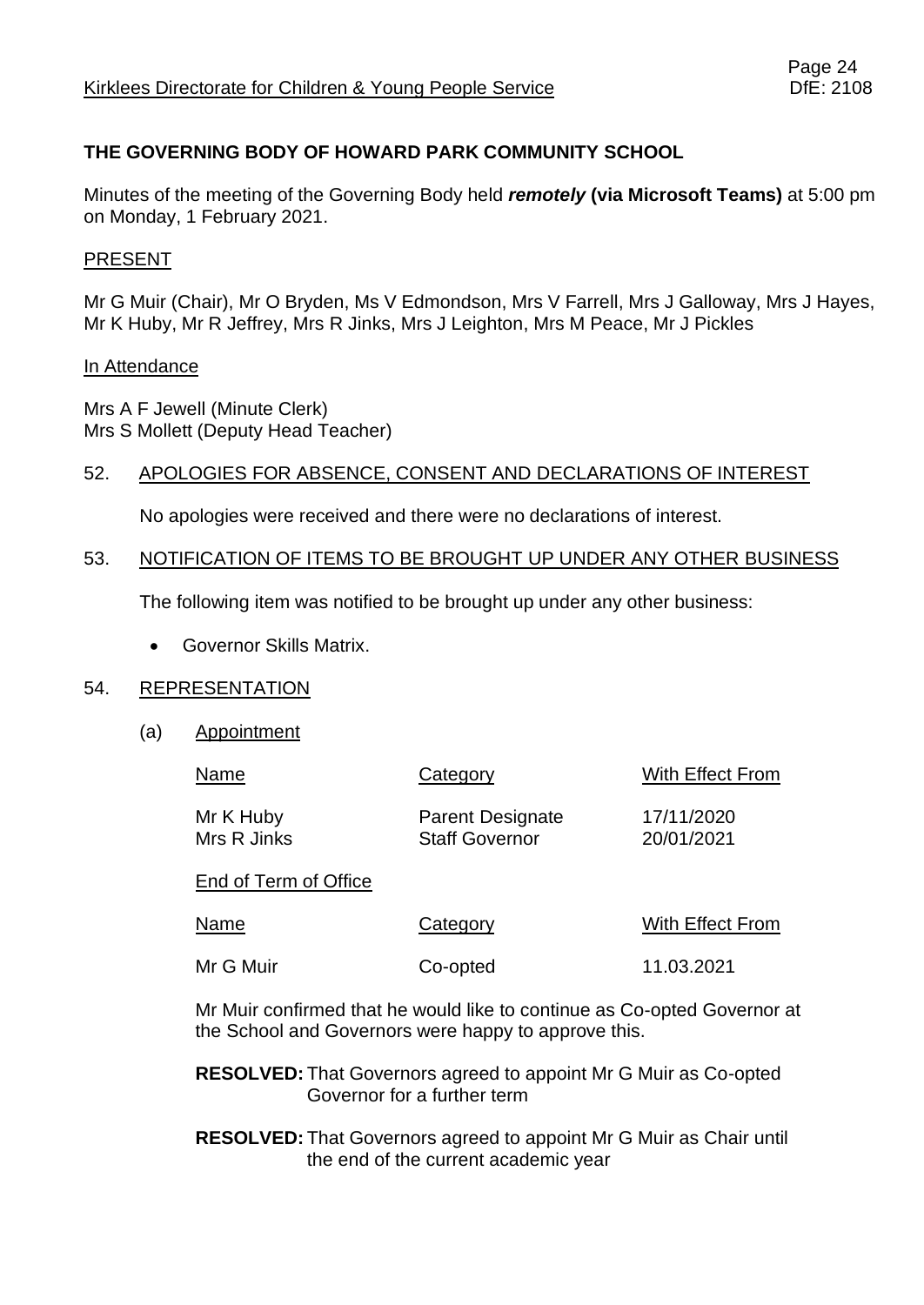# (b) Appointment of Co-opted Governors

Governors are still looking for someone who works in the local business community to join the Governing Body but acknowledged that this is difficult due to the current climate.

### 55. MINUTES OF THE MEETING HELD ON 9 NOVEMBER 2020

**RESOLVED:** That the minutes of the meeting held on 9 November 2020 be approved by the Chair as a correct record and signed at a future meeting.

### 56. MATTERS ARISING

There were no matters arising.

# 57. REPORTS FROM COMMITTEES

(a) Finance Committee

Mr Bryden reported that the Committee had looked at the latest budget figures provided by Mrs Farrell. These showed a slight overspend but there are funds that will be coming back in as well as some expenses being front loaded. The budget should finish in line including maintaining the contingency of £18k. There has been a lot of spend on Covid-related items and there has been little reimbursement of this. Mrs Farrell will be providing the Committee with an updated three year forecast to give an indication of budget.

Premises – the caretaker is shielding and the peri caretaker is limited to opening and closing School. There is only a requirement for them to grit walkways and not the car park in full.

Mr Muir advised that a health and safety report had been received from the LA. The LA auditor had spoken to The Head Teacher, Mrs Farrell and Mr Muir. The report has been forwarded to the SLT to action as many of their points as possible. Much of this is just to get paperwork in order. Mr Muir advised that he would visit the School after half term for a health and safety update.

#### (b) Standards & Effectiveness Committee

Mr Pickles reported that the Committee did not currently have a Chair. Mrs Edmondson volunteered to take on the role.

**RESOLVED:** That Mrs V Edmondson be appointed Chair of the Standards & Effectiveness Committee

**Authority Note:** Election of Chair must be an Agenda item in order for somebody to be elected – this has been added to the next Standards and Effectiveness Agenda.

The Committee had discussed the RSHE curriculum as this year it is compulsory for RSHE to be included in the Curriculum. Schools have until Easter to ensure this is in place. Decisions need to be taken about the expectations of what is taught within sex education. If the Schools decide to teach this then parents have the right to withdraw their child from the lesson, but if the School teaches reproduction in science then parents cannot withdraw their child.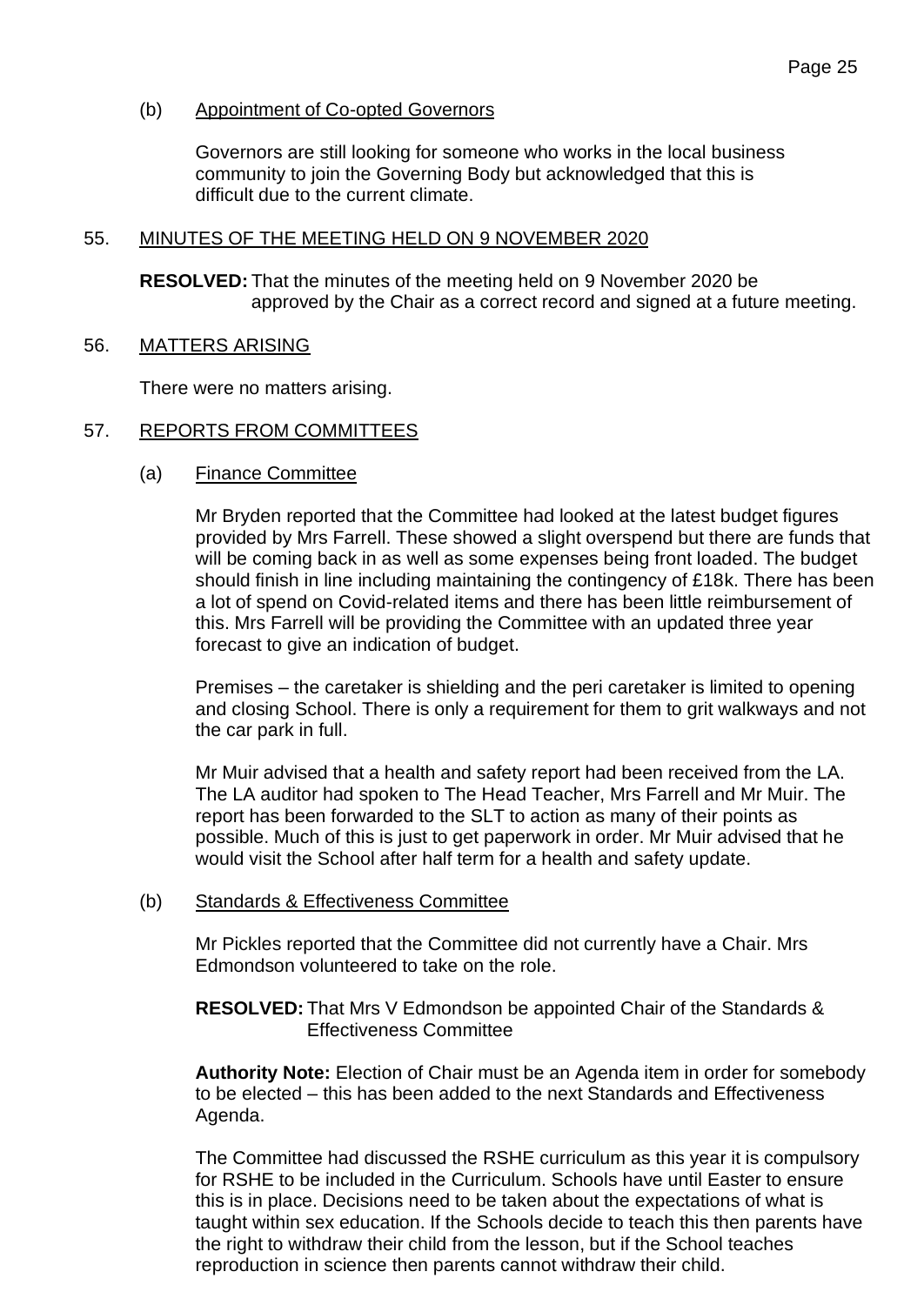Consultation work needs to be done and a questionnaire is ready to go out to parents. The School has signed up to 'Walk With Me' run by Mrs V Flintoff at the LA. This walks through the process. A three hour session has been scheduled on 23 February with some other Schools and Mrs V Flintoff to complete a policy writing workshop.

Mr Jeffrey confirmed that he had met with The Head Teacher and Ms C Lavender and talked through the changes. It was confirmed that the School is working with the LA to get everything in place. Mr Jeffrey had been assured that development is where it needs to be. The policy should be in place by Easter and this should be available by the next full Governing Body meeting.

The Committee had also discussed reading and were advised what had been done on this topic since September. It is a big focus in School.

Pupil progress – national tests have been cancelled. All internal School targets were set before Christmas. These will be sent on to Governors.

# 58. HEAD TEACHER'S REPORT AND GOVERNORS' QUESTIONS

The report had been circulated to Governors prior to the meeting. The Head Teacher gave a verbal summary and invited questions from Governors.

# (a) Appeals and Attendance

Governors noted the following:

- An appeal into KS2 had been successful. This had already been rejected a couple of times previously when they had been unsuccessful to get into KS1.
- There is another new child in Year 2 who has EAL. There are now 9 EHC's in School.
- Attendance figures showed an overall slight increase in figures from September-October compared to November-December. No classes are causing concern. It was noted that if a child is absent due to isolating then this is not included in absence figures.
- Updated persistent absence figures were tabled compared to previous along with updated comments. It was noted that there are some improvements and some pupils can be removed from the list.
- (b) Staffing

The Head Teacher reported that the four-trainee teachers have all been a bonus to the School. Each person has taken on all they need to do and have been an asset.

There are a small number of staff who are shielding. There has been a rise in the anxiety levels of many members of staff due to the lockdown announcement but this has now settled down. The temporary staffing structure was tabled.

(c) Trips

A residential for next year has been booked, in case the residential this year has to be cancelled.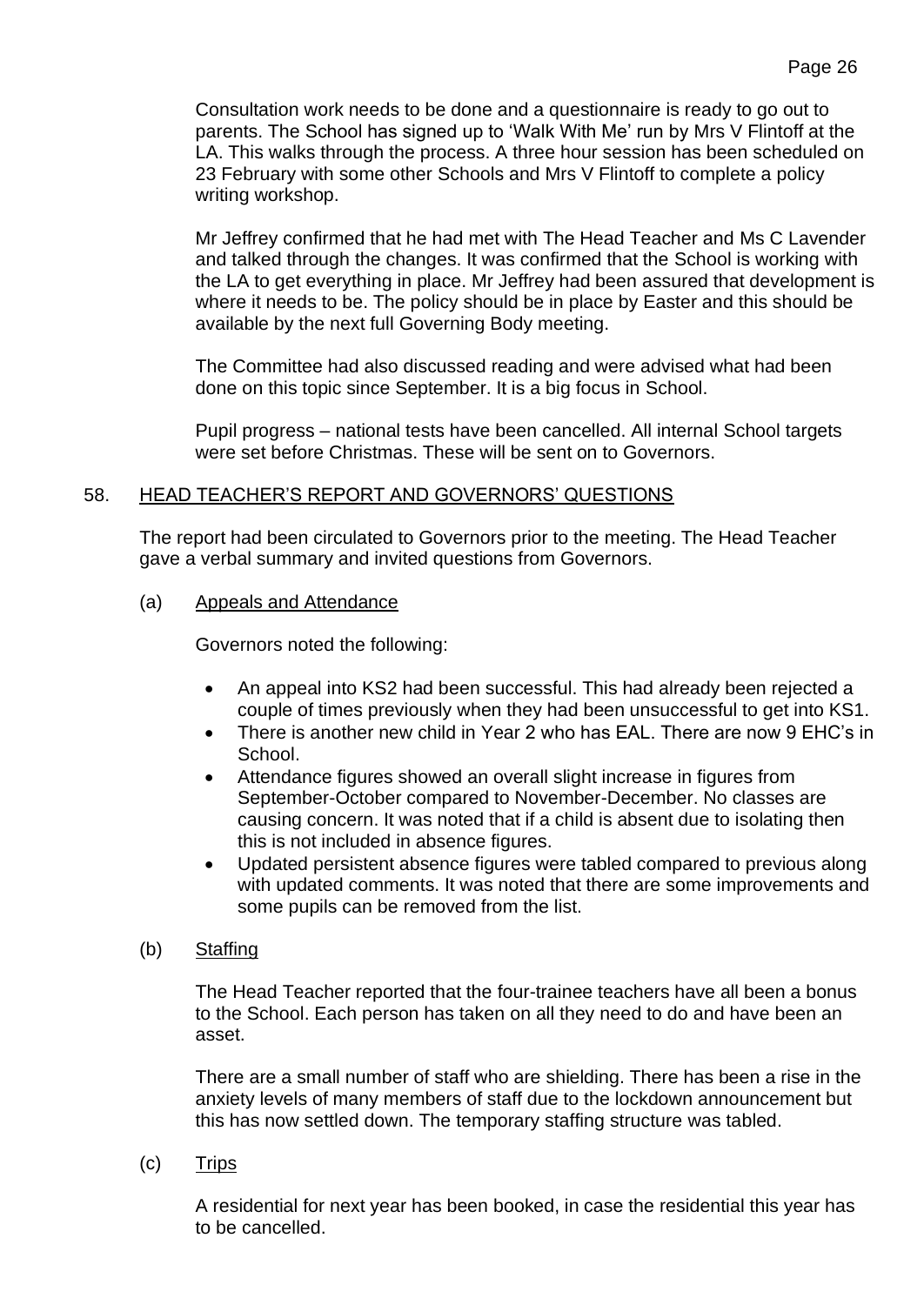# (d) Covid-19/Home Learning

The number of children in School is significantly higher than in the first lockdown. Appeals have been made in newsletters to keep children at home and direct contact has been made with those parents who may be able to keep their child at home. It was noted that the School may have to go part-time if numbers continue to increase. A survey had been sent out recently to find out parental views on home learning. The responses received had been very positive.

It was agreed that the Chair would write to all staff on behalf of Governors to thank staff for all their hard work during the crisis and offer any support that may be required.

**ACTION:** Chair to write to all staff on behalf of Governors to thank them for their hard working during the crisis.

### (e) Staff Wellbeing

Mrs Jinks confirmed that there was a great deal of anxiety amongst many staff following the lockdown announcement in January. This has now settled. The recent staff survey results were tabled. The majority of responses were positive, a few were neutral but this could be because some questions did not apply to newer staff. The survey will be sent out again in the next few weeks.

The Chair thanked the Head Teacher for his report.

# 59. OUTCOME TARGETS AND CONFIRMATION OF SDP

The Standards and Effectiveness Committee did not have time to look through the targets. Governors were asked to look through these and then send any questions on to the Head Teacher, as well as copying in the Chair.

**ACTION:** Governors to email Head Teacher with any suggestions or questions regarding the SDP targets

# 60. STAFF WELLBEING

The Head Teacher advised that there are currently two members of staff shielding. One member of staff had taken a couple of weeks unpaid leave to look after relatives. The updated staffing structure had been included within the Head Teacher's report. The Head Teacher confirmed that any staff member who has had any issue has had it resolved. Since the staffing survey Mrs Galloway has been given a budget to set up a staff wellbeing box. The box contains a variety of gifts which staff can take when they wish to. This has gone down well.

# **Q: Do the LA offer any support?**

**A:** We are able to access employee healthcare. We will be sharing with staff the external support that is available to them.

# 61. LONG TERM STRATEGIC OBJECTIVES

There were no items to report.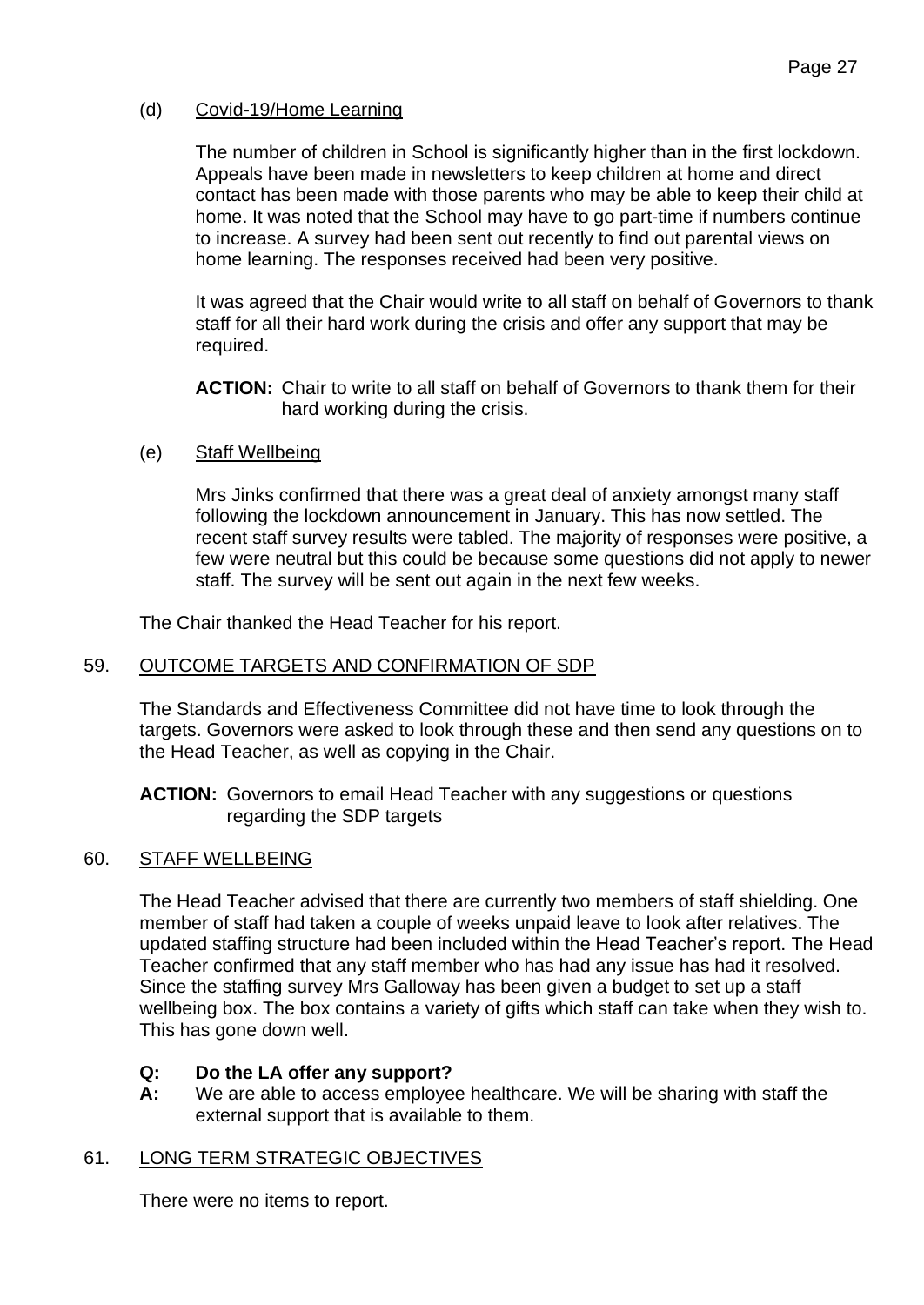### 62. FINANCIAL MANAGEMENT AND MONITORING

This item had been discussed within Minute 57 (a) above.

#### 63. SAFEGUARDING

There were no incidents to report. A serious case review had been completed during the previous week.

### 64. KLP AUTUMN TERM VISIT

The visit which had taken place on 17 November had finally been received during the previous week. The Head Teacher had corrected any factual inaccuracies.

The Head Teacher advised that a list of requirements to prepare for an Ofsted visit will be emailed to the Chair. Mrs Edmondson confirmed that the new School website was much improved compared to the previous one.

**ACTION:** Ofsted visit list of requirements to be sent to Chair.

### 65. REVIEW OF POLICIES

**RESOLVED:** That the following policies be approved:

- Covid-19 addendum.
- Staff Wellbeing.

# 66. GOVERNOR TRAINING AND GOVERNOR VISITS

Mr Huby and Mrs Edmondson confirmed they had attended the new Governor induction training. Mrs Edmondson has also completed SEND training. Mr Huby noted that he had found the training insightful.

The Chair, Mr Bryden and Mr Jeffrey had also completed virtual Governor visits focusing on Curriculum development. The reports had all been sent to Governors prior to the meeting. Mr Jeffrey advised that he had picked up a strong sense of collaboration amongst teaching staff who felt supported by the SLT. Mr Bryden advised he would revisit with the same questions next time. Further visits to look at impact of the curriculum would be arranged after Easter.

# **Q: Do you know how far behind you would be if it wasn't for Covid?**

**A:** We have no control group, so it is difficult to say exactly however there has been a clear impact. Multiple staff meetings and training opportunities have been lost to focus on other Covid related issues, such as home learning in particular.

Mrs Peace confirmed that she had spoken with EYFS in July. She will try to have a meeting with them after half term. It was noted that SEND has been difficult since September due to the heavy workload.

# 69. PROPOSAL FOR 'VISION & MISSION STATEMENT'

The draft statement agreed with staff at their recent training day had been circulated to Governors prior to the meeting and the Head Teacher asked for any suggestions for improvement. The following were suggested: